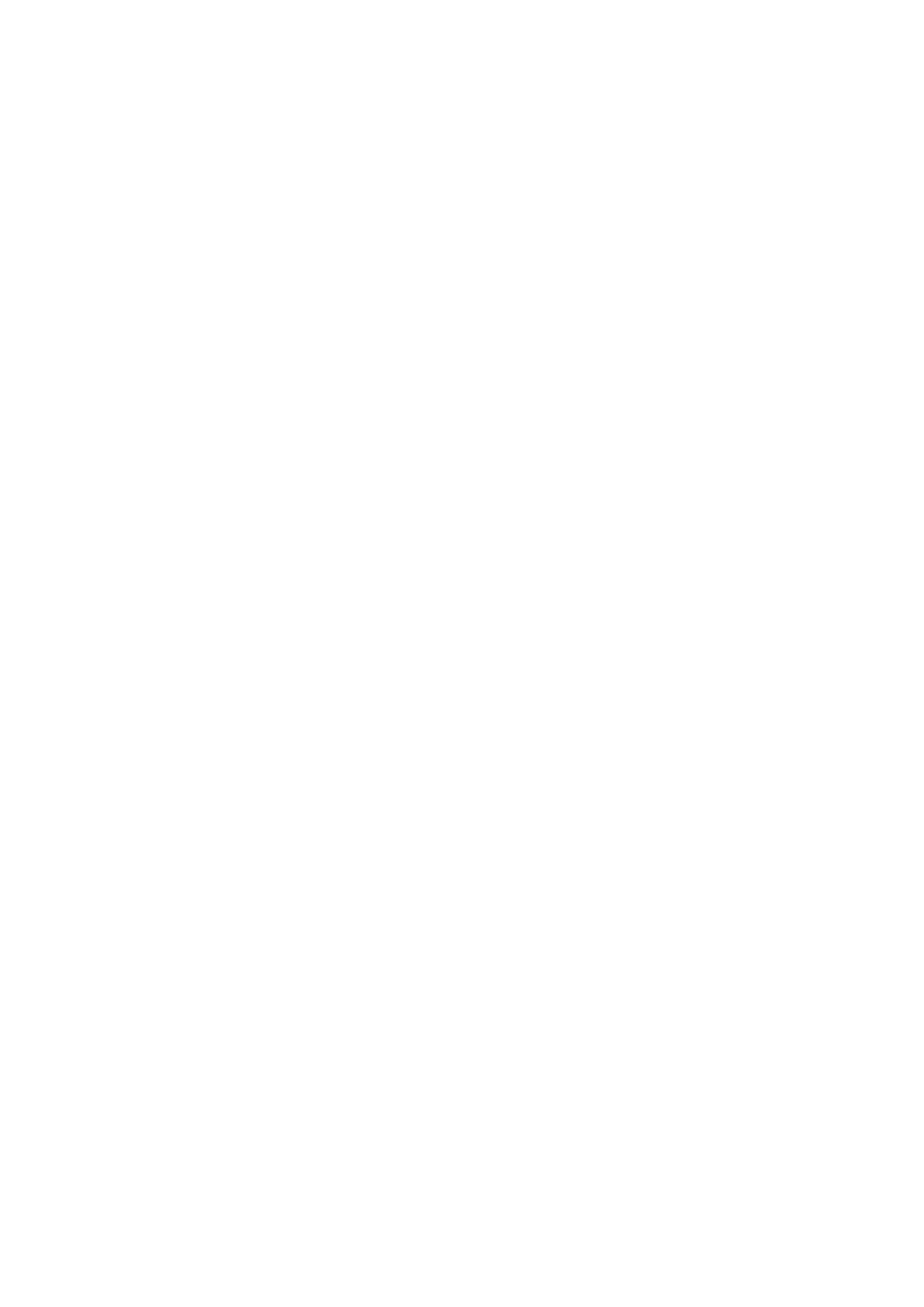

# **NORTHERN TERRITORY OF AUSTRALIA** \_\_\_\_\_\_\_\_\_\_\_\_\_\_\_\_\_\_\_\_\_\_\_\_\_\_\_\_\_

### **Subordinate Legislation No. 43 of 2016\*** \_\_\_\_\_\_\_\_\_\_\_\_\_\_\_\_\_\_\_\_\_\_\_\_\_\_\_\_\_

### *Liquor Amendment Regulations 2016*

I, John Laurence Hardy, Administrator of the Northern Territory of Australia, acting with the advice of the Executive Council, make the following regulations under the *Liquor Act*.

Dated 19 December 2016

J. L. HARDY Administrator

By His Honour's Command

L. J. MOSS Minister for Environment and Natural Resources acting for Attorney-General and Minister for Justice

\* Notified in the *Northern Territory Government Gazette* on 20 December 2016.